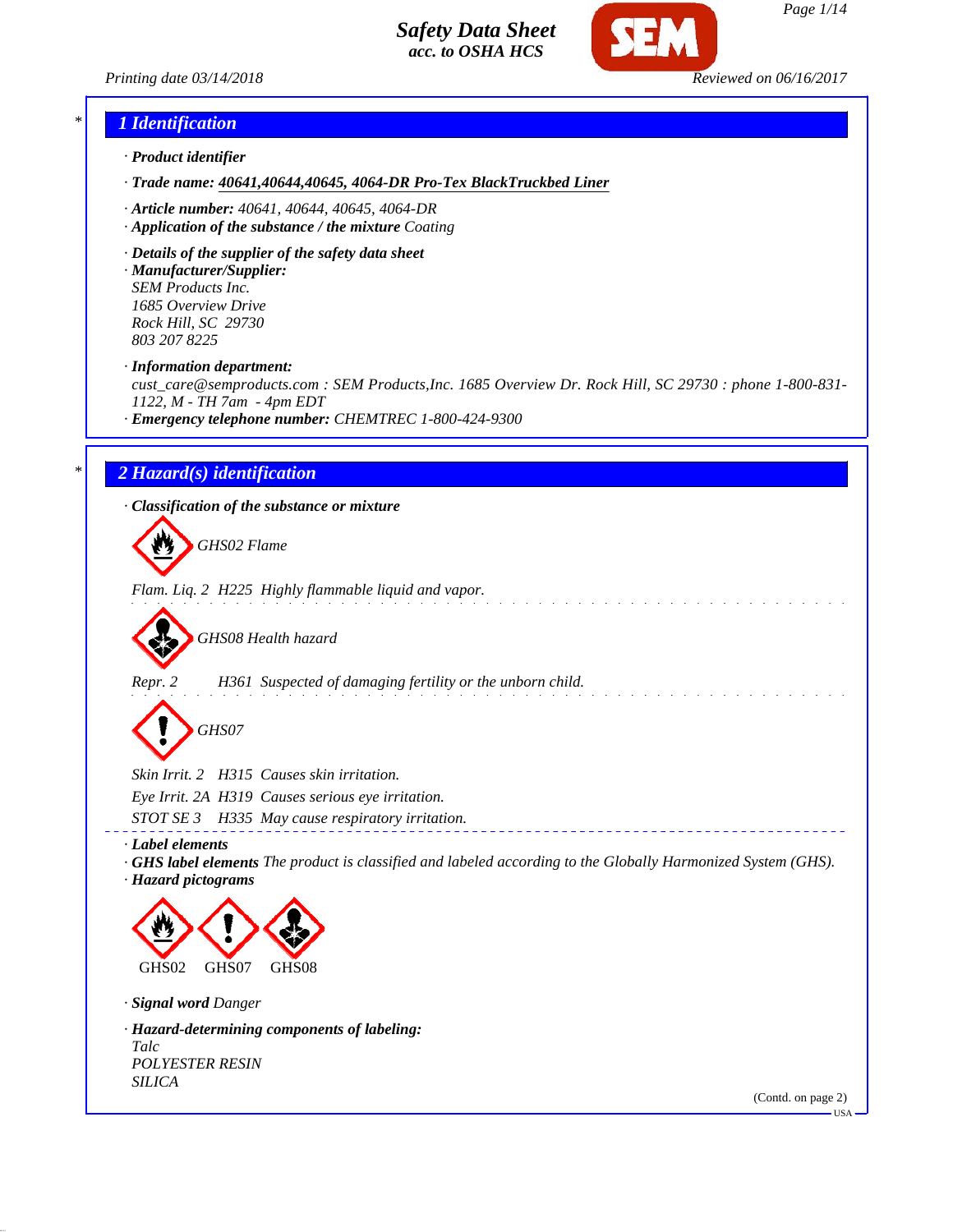**SEM** 

*Printing date 03/14/2018 Reviewed on 06/16/2017 Trade name: 40641,40644,40645, 4064-DR Pro-Tex BlackTruckbed Liner*

| H225 Highly flammable liquid and vapor.<br>H319 Causes serious eye irritation.<br>H361 Suspected of damaging fertility or the unborn child.<br>H335 May cause respiratory irritation.<br>Obtain special instructions before use.<br>Do not handle until all safety precautions have been read and understood.<br>Keep away from heat/sparks/open flames/hot surfaces. - No smoking.<br>Ground/bond container and receiving equipment.<br>Use explosion-proof electrical/ventilating/lighting/equipment.<br>Use only non-sparking tools.<br>Take precautionary measures against static discharge.<br>Avoid breathing dust/fume/gas/mist/vapors/spray<br>Wash thoroughly after handling.<br>Use only outdoors or in a well-ventilated area.<br>Wear protective gloves/protective clothing/eye protection/face protection.<br>P303+P361+P353 If on skin (or hair): Take off immediately all contaminated clothing. Rinse skin with water/<br>IF INHALED: Remove person to fresh air and keep comfortable for breathing.<br>P305+P351+P338 If in eyes: Rinse cautiously with water for several minutes. Remove contact lenses, if present<br>and easy to do. Continue rinsing.<br>IF exposed or concerned: Get medical advice/attention.<br>Call a poison center/doctor if you feel unwell. |
|-----------------------------------------------------------------------------------------------------------------------------------------------------------------------------------------------------------------------------------------------------------------------------------------------------------------------------------------------------------------------------------------------------------------------------------------------------------------------------------------------------------------------------------------------------------------------------------------------------------------------------------------------------------------------------------------------------------------------------------------------------------------------------------------------------------------------------------------------------------------------------------------------------------------------------------------------------------------------------------------------------------------------------------------------------------------------------------------------------------------------------------------------------------------------------------------------------------------------------------------------------------------------------------------|
|                                                                                                                                                                                                                                                                                                                                                                                                                                                                                                                                                                                                                                                                                                                                                                                                                                                                                                                                                                                                                                                                                                                                                                                                                                                                                         |
|                                                                                                                                                                                                                                                                                                                                                                                                                                                                                                                                                                                                                                                                                                                                                                                                                                                                                                                                                                                                                                                                                                                                                                                                                                                                                         |
|                                                                                                                                                                                                                                                                                                                                                                                                                                                                                                                                                                                                                                                                                                                                                                                                                                                                                                                                                                                                                                                                                                                                                                                                                                                                                         |
|                                                                                                                                                                                                                                                                                                                                                                                                                                                                                                                                                                                                                                                                                                                                                                                                                                                                                                                                                                                                                                                                                                                                                                                                                                                                                         |
|                                                                                                                                                                                                                                                                                                                                                                                                                                                                                                                                                                                                                                                                                                                                                                                                                                                                                                                                                                                                                                                                                                                                                                                                                                                                                         |
|                                                                                                                                                                                                                                                                                                                                                                                                                                                                                                                                                                                                                                                                                                                                                                                                                                                                                                                                                                                                                                                                                                                                                                                                                                                                                         |
|                                                                                                                                                                                                                                                                                                                                                                                                                                                                                                                                                                                                                                                                                                                                                                                                                                                                                                                                                                                                                                                                                                                                                                                                                                                                                         |
|                                                                                                                                                                                                                                                                                                                                                                                                                                                                                                                                                                                                                                                                                                                                                                                                                                                                                                                                                                                                                                                                                                                                                                                                                                                                                         |
|                                                                                                                                                                                                                                                                                                                                                                                                                                                                                                                                                                                                                                                                                                                                                                                                                                                                                                                                                                                                                                                                                                                                                                                                                                                                                         |
|                                                                                                                                                                                                                                                                                                                                                                                                                                                                                                                                                                                                                                                                                                                                                                                                                                                                                                                                                                                                                                                                                                                                                                                                                                                                                         |
|                                                                                                                                                                                                                                                                                                                                                                                                                                                                                                                                                                                                                                                                                                                                                                                                                                                                                                                                                                                                                                                                                                                                                                                                                                                                                         |
|                                                                                                                                                                                                                                                                                                                                                                                                                                                                                                                                                                                                                                                                                                                                                                                                                                                                                                                                                                                                                                                                                                                                                                                                                                                                                         |
|                                                                                                                                                                                                                                                                                                                                                                                                                                                                                                                                                                                                                                                                                                                                                                                                                                                                                                                                                                                                                                                                                                                                                                                                                                                                                         |
|                                                                                                                                                                                                                                                                                                                                                                                                                                                                                                                                                                                                                                                                                                                                                                                                                                                                                                                                                                                                                                                                                                                                                                                                                                                                                         |
|                                                                                                                                                                                                                                                                                                                                                                                                                                                                                                                                                                                                                                                                                                                                                                                                                                                                                                                                                                                                                                                                                                                                                                                                                                                                                         |
|                                                                                                                                                                                                                                                                                                                                                                                                                                                                                                                                                                                                                                                                                                                                                                                                                                                                                                                                                                                                                                                                                                                                                                                                                                                                                         |
|                                                                                                                                                                                                                                                                                                                                                                                                                                                                                                                                                                                                                                                                                                                                                                                                                                                                                                                                                                                                                                                                                                                                                                                                                                                                                         |
|                                                                                                                                                                                                                                                                                                                                                                                                                                                                                                                                                                                                                                                                                                                                                                                                                                                                                                                                                                                                                                                                                                                                                                                                                                                                                         |
|                                                                                                                                                                                                                                                                                                                                                                                                                                                                                                                                                                                                                                                                                                                                                                                                                                                                                                                                                                                                                                                                                                                                                                                                                                                                                         |
|                                                                                                                                                                                                                                                                                                                                                                                                                                                                                                                                                                                                                                                                                                                                                                                                                                                                                                                                                                                                                                                                                                                                                                                                                                                                                         |
|                                                                                                                                                                                                                                                                                                                                                                                                                                                                                                                                                                                                                                                                                                                                                                                                                                                                                                                                                                                                                                                                                                                                                                                                                                                                                         |
|                                                                                                                                                                                                                                                                                                                                                                                                                                                                                                                                                                                                                                                                                                                                                                                                                                                                                                                                                                                                                                                                                                                                                                                                                                                                                         |
|                                                                                                                                                                                                                                                                                                                                                                                                                                                                                                                                                                                                                                                                                                                                                                                                                                                                                                                                                                                                                                                                                                                                                                                                                                                                                         |
| Specific treatment (see on this label).                                                                                                                                                                                                                                                                                                                                                                                                                                                                                                                                                                                                                                                                                                                                                                                                                                                                                                                                                                                                                                                                                                                                                                                                                                                 |
| Take off contaminated clothing and wash it before reuse.                                                                                                                                                                                                                                                                                                                                                                                                                                                                                                                                                                                                                                                                                                                                                                                                                                                                                                                                                                                                                                                                                                                                                                                                                                |
| If skin irritation occurs: Get medical advice/attention.                                                                                                                                                                                                                                                                                                                                                                                                                                                                                                                                                                                                                                                                                                                                                                                                                                                                                                                                                                                                                                                                                                                                                                                                                                |
| If eye irritation persists: Get medical advice/attention.                                                                                                                                                                                                                                                                                                                                                                                                                                                                                                                                                                                                                                                                                                                                                                                                                                                                                                                                                                                                                                                                                                                                                                                                                               |
| In case of fire: Use for extinction: CO2, powder or water spray.                                                                                                                                                                                                                                                                                                                                                                                                                                                                                                                                                                                                                                                                                                                                                                                                                                                                                                                                                                                                                                                                                                                                                                                                                        |
| Store in a well-ventilated place. Keep container tightly closed.                                                                                                                                                                                                                                                                                                                                                                                                                                                                                                                                                                                                                                                                                                                                                                                                                                                                                                                                                                                                                                                                                                                                                                                                                        |
| Store in a well-ventilated place. Keep cool.                                                                                                                                                                                                                                                                                                                                                                                                                                                                                                                                                                                                                                                                                                                                                                                                                                                                                                                                                                                                                                                                                                                                                                                                                                            |
|                                                                                                                                                                                                                                                                                                                                                                                                                                                                                                                                                                                                                                                                                                                                                                                                                                                                                                                                                                                                                                                                                                                                                                                                                                                                                         |
| Dispose of contents/container in accordance with local/regional/national/international                                                                                                                                                                                                                                                                                                                                                                                                                                                                                                                                                                                                                                                                                                                                                                                                                                                                                                                                                                                                                                                                                                                                                                                                  |
|                                                                                                                                                                                                                                                                                                                                                                                                                                                                                                                                                                                                                                                                                                                                                                                                                                                                                                                                                                                                                                                                                                                                                                                                                                                                                         |
| Store locked up.<br>regulations.                                                                                                                                                                                                                                                                                                                                                                                                                                                                                                                                                                                                                                                                                                                                                                                                                                                                                                                                                                                                                                                                                                                                                                                                                                                        |

*· Results of PBT and vPvB assessment*

*· PBT: Not applicable.*

(Contd. on page 3)  $-USA$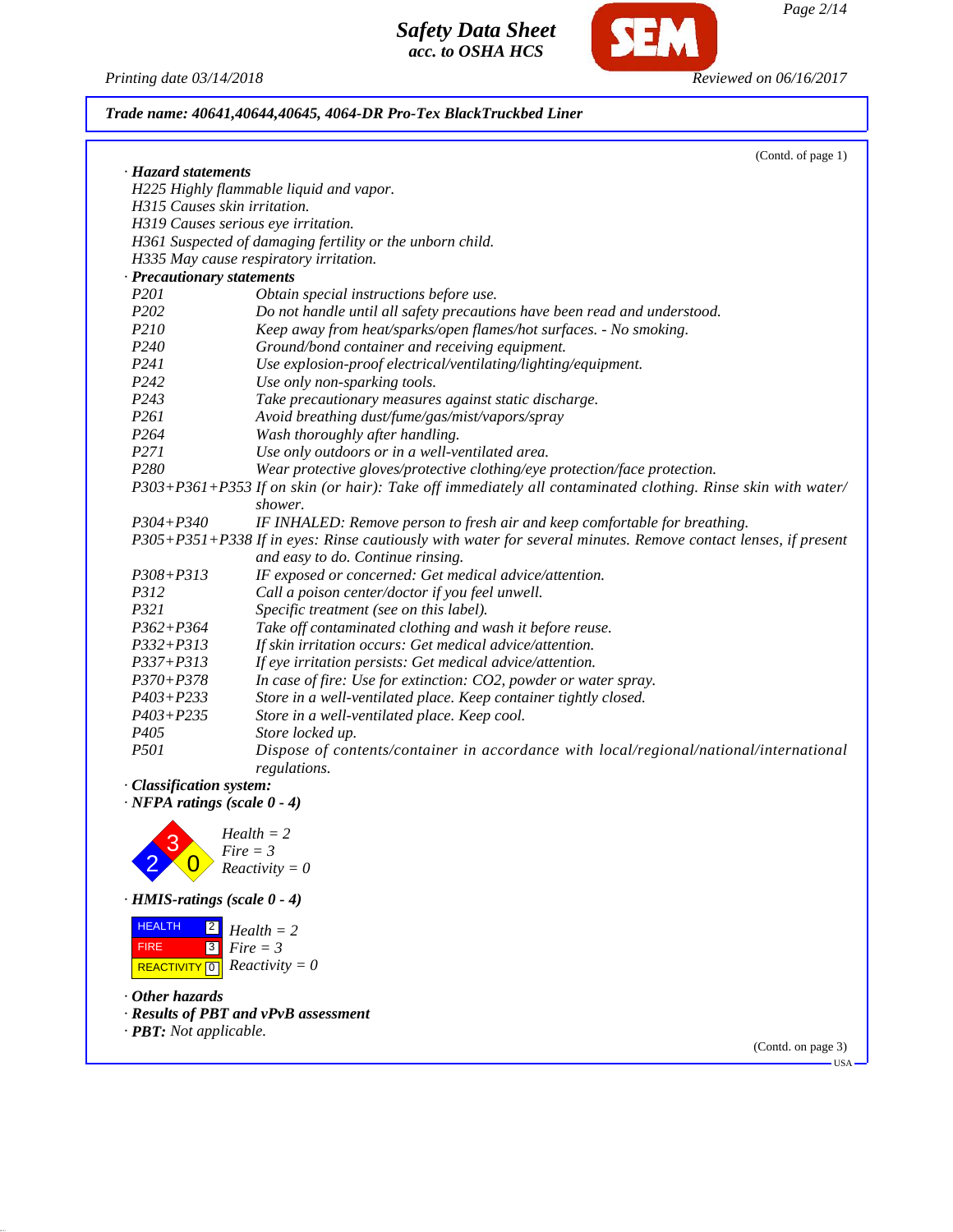*Printing date 03/14/2018 Reviewed on 06/16/2017*

#### *Trade name: 40641,40644,40645, 4064-DR Pro-Tex BlackTruckbed Liner*

(Contd. of page 2)

*· vPvB: Not applicable.*

#### *\* 3 Composition/information on ingredients*

- *· Chemical characterization: Mixtures*
- *· Description:*

*Mixture: consisting of the following components. Weight percentages*

| · Dangerous components:   |                                          |                 |  |
|---------------------------|------------------------------------------|-----------------|--|
| 14807-96-6 Talc           |                                          | 13-30%          |  |
|                           | <b>POLYESTER RESIN</b>                   | $\geq 7 < 10\%$ |  |
| $67-64-1$ acetone         |                                          | $27 - 10\%$     |  |
|                           | $\overline{123-86-4}$ n-butyl acetate    | $5 - 7\%$       |  |
|                           | 110-43-0 heptan-2-one                    | $1.5 - 5\%$     |  |
|                           | 763-69-9 ethyl 3-ethoxypropionate        | $1.5 - 5\%$     |  |
|                           | 108-65-6 2-methoxy-1-methylethyl acetate | $1.5 - 5\%$     |  |
| $\sqrt{1330-20-7}$ xylene |                                          | $1 - 1.5\%$     |  |
| 112945-52-5 SILICA        |                                          | $1 - 1.5\%$     |  |
|                           | $1333-86-4$ Carbon black                 | $1 - 1.5\%$     |  |
| $108-88-3$ toluene        |                                          | $≥0.1-S1%$      |  |

#### *\* 4 First-aid measures*

- *· Description of first aid measures*
- *· After inhalation: In case of unconsciousness place patient stably in side position for transportation.*
- *· After skin contact: Immediately wash with water and soap and rinse thoroughly.*
- *· After eye contact:*
- *Rinse opened eye for several minutes under running water. If symptoms persist, consult a doctor.*
- *· After swallowing: If symptoms persist consult doctor.*
- *· Information for doctor:*
- *· Most important symptoms and effects, both acute and delayed No further relevant information available.*
- *· Indication of any immediate medical attention and special treatment needed*
- *No further relevant information available.*

#### *\* 5 Fire-fighting measures*

- *· Extinguishing media*
- *· Suitable extinguishing agents:*
- *CO2, extinguishing powder or water spray. Fight larger fires with water spray or alcohol resistant foam.*
- *· For safety reasons unsuitable extinguishing agents: Water with full jet*
- *· Special hazards arising from the substance or mixture No further relevant information available.*
- *· Advice for firefighters*
- *· Protective equipment: No special measures required.*

(Contd. on page 4)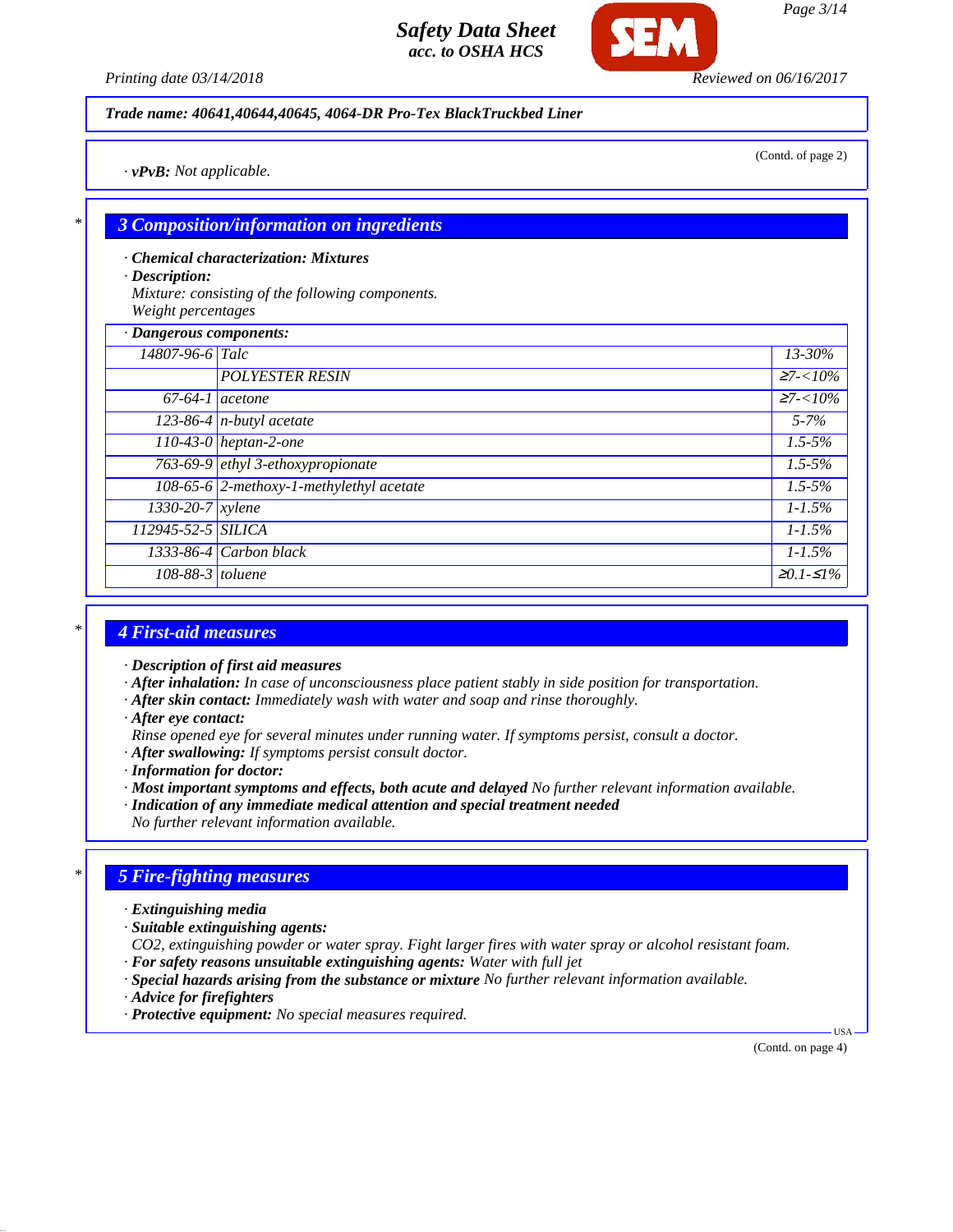

Г



# *Trade name: 40641,40644,40645, 4064-DR Pro-Tex BlackTruckbed Liner*

(Contd. of page 3)

|                               | · Personal precautions, protective equipment and emergency procedures<br>Wear protective equipment. Keep unprotected persons away. |                                                |
|-------------------------------|------------------------------------------------------------------------------------------------------------------------------------|------------------------------------------------|
|                               | · Environmental precautions: Do not allow to enter sewers/ surface or ground water.                                                |                                                |
|                               | · Methods and material for containment and cleaning up:                                                                            |                                                |
|                               | Absorb with liquid-binding material (sand, diatomite, acid binders, universal binders, sawdust).                                   |                                                |
|                               | Dispose contaminated material as waste according to item 13.<br>Ensure adequate ventilation.                                       |                                                |
| · Reference to other sections |                                                                                                                                    |                                                |
|                               | See Section 7 for information on safe handling.                                                                                    |                                                |
|                               | See Section 8 for information on personal protection equipment.                                                                    |                                                |
|                               | See Section 13 for disposal information.                                                                                           |                                                |
|                               | · Protective Action Criteria for Chemicals                                                                                         |                                                |
| $\cdot$ PAC-1:                |                                                                                                                                    |                                                |
| $\overline{67-64-1}$ acetone  |                                                                                                                                    | 200 ppm                                        |
|                               | $123-86-4$ n-butyl acetate                                                                                                         | $5$ ppm                                        |
|                               | $110-43-0$ heptan-2-one                                                                                                            | $\overline{150}$ ppm                           |
|                               | 763-69-9 ethyl 3-ethoxypropionate                                                                                                  | $1.6$ ppm                                      |
|                               | 108-65-6 2-methoxy-1-methylethyl acetate                                                                                           | $50$ ppm                                       |
| $1330-20-7$ xylene            |                                                                                                                                    | $\overline{130}$ ppm                           |
| 112945-52-5 SILICA            |                                                                                                                                    | $\frac{18 \text{ mg/m}^3}{100 \text{ mg/m}^3}$ |
|                               | $1333-86-4$ Carbon black                                                                                                           | $9 \frac{mg}{m^3}$                             |
| $108-88-3$ toluene            |                                                                                                                                    | 67 ppm                                         |
|                               | 77-58-7 dibutyltin dilaurate                                                                                                       | $\overline{1.1 \text{ mg/m}^3}$                |
|                               | $111-76-2$ 2-butoxyethanol                                                                                                         | 60 ppm                                         |
|                               | $100-41-4$ ethylbenzene                                                                                                            | $33$ ppm                                       |
|                               | $108-83-8$ 2,6-dimethylheptan-4-one                                                                                                | $75$ ppm                                       |
| $\cdot$ PAC-2:                |                                                                                                                                    |                                                |
| $\overline{67}$ -64-1 acetone |                                                                                                                                    | 3200* ppm                                      |
|                               | 123-86-4 $n$ -butyl acetate                                                                                                        | 200 ppm                                        |
|                               | 110-43-0 heptan-2-one                                                                                                              | 670 ppm                                        |
|                               | 763-69-9 ethyl 3-ethoxypropionate                                                                                                  | $18$ ppm                                       |
|                               | 108-65-6 2-methoxy-1-methylethyl acetate                                                                                           | $\overline{1,000}$ ppm                         |
| 1330-20-7 xylene              |                                                                                                                                    | $920*ppm$                                      |
| 112945-52-5 SILICA            |                                                                                                                                    | $100$ mg/m <sup>3</sup>                        |
|                               | $1333-86-4$ Carbon black                                                                                                           | 99 mg/m $3$                                    |
| 108-88-3 toluene              |                                                                                                                                    | $560$ ppm                                      |
|                               | 77-58-7 dibutyltin dilaurate                                                                                                       | $8 \, mg/m^3$                                  |
|                               | 111-76-2 2-butoxyethanol                                                                                                           | $120$ ppm                                      |
|                               | $100-41-4$ ethylbenzene                                                                                                            | $1100*$ ppm                                    |
|                               | $108-83-8$ 2,6-dimethylheptan-4-one                                                                                                | 330 ppm                                        |
| $\cdot$ PAC-3:                |                                                                                                                                    |                                                |
|                               | $67-64-1$ acetone                                                                                                                  | $5700*ppm$                                     |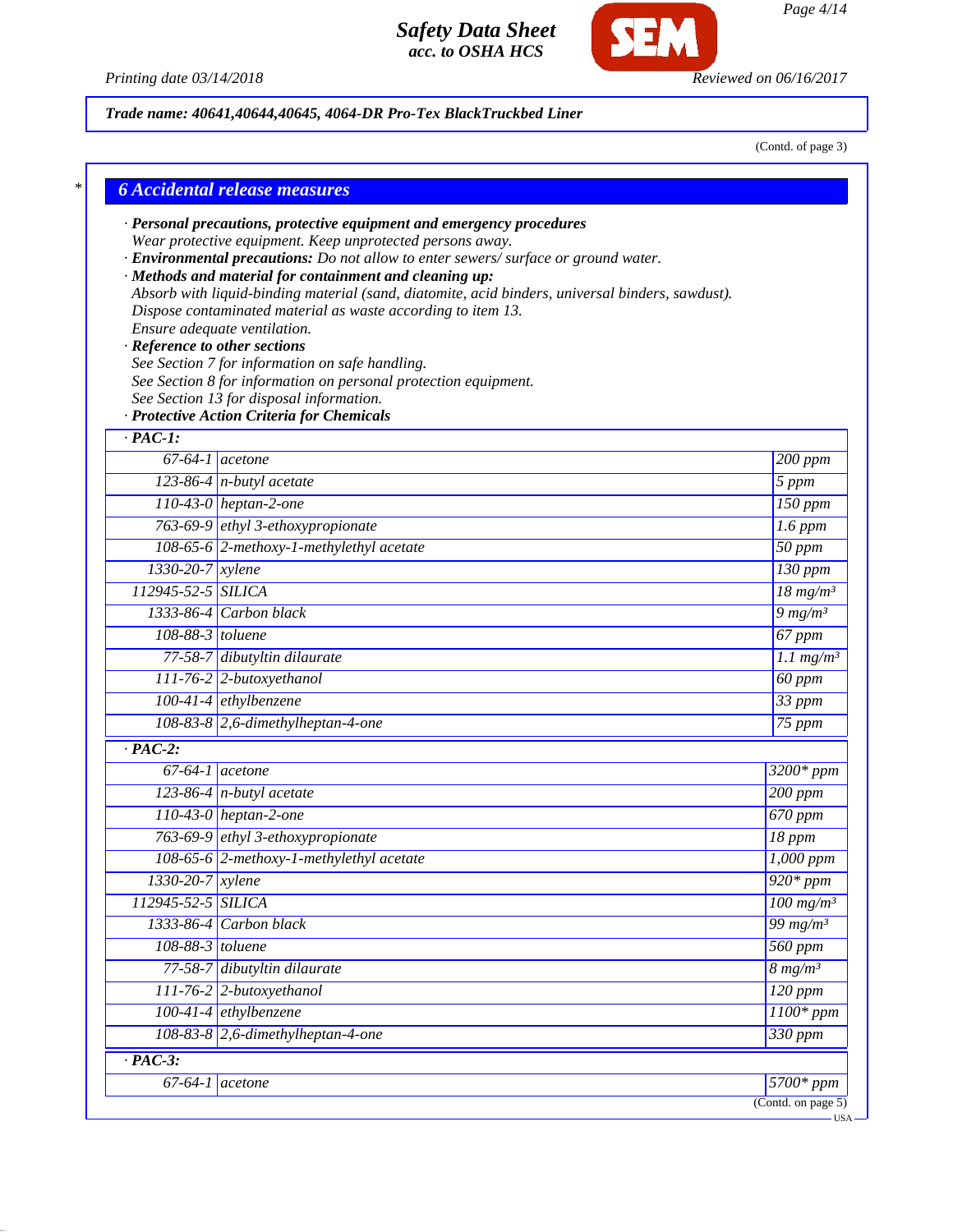

*Printing date 03/14/2018 Reviewed on 06/16/2017*

*Trade name: 40641,40644,40645, 4064-DR Pro-Tex BlackTruckbed Liner*

|                    |                                          | (Contd. of page 4)             |
|--------------------|------------------------------------------|--------------------------------|
|                    | $\overline{123-86-4}$ n-butyl acetate    | $3000*ppm$                     |
|                    | $110-43-0$ heptan-2-one                  | $\sqrt{4000*}$ ppm             |
|                    | 763-69-9 ethyl 3-ethoxypropionate        | $110$ ppm                      |
|                    | 108-65-6 2-methoxy-1-methylethyl acetate | $\frac{1}{6000*}$ ppm          |
| $1330-20-7$ xylene |                                          | $2500*ppm$                     |
| 112945-52-5 SILICA |                                          | $630$ mg/m <sup>3</sup>        |
|                    | $1333-86-4$ Carbon black                 | $\sqrt{590}$ mg/m <sup>3</sup> |
| 108-88-3 toluene   |                                          | $3700*$ ppm                    |
|                    | 77-58-7 dibutyltin dilaurate             | $48 \frac{mg}{m^3}$            |
|                    | 111-76-2 2-butoxyethanol                 | 700 ppm                        |
|                    | $100-41-4$ ethylbenzene                  | $\overline{1800}$ * ppm        |
|                    | $108-83-8$ 2,6-dimethylheptan-4-one      | $2000*$ ppm                    |

## *\* 7 Handling and storage*

*· Handling:*

*· Precautions for safe handling No special measures required.*

*· Information about protection against explosions and fires: Keep ignition sources away - Do not smoke.*

*Protect against electrostatic charges.*

- *· Conditions for safe storage, including any incompatibilities*
- *· Storage:*
- *· Requirements to be met by storerooms and receptacles: Store in a cool location.*
- *· Information about storage in one common storage facility: Not required.*
- *· Further information about storage conditions:*

*Keep receptacle tightly sealed.*

*Store in cool, dry conditions in well sealed receptacles.*

*· Specific end use(s) No further relevant information available.*

#### *\* 8 Exposure controls/personal protection*

- *· Additional information about design of technical systems: No further data; see item 7.*
- *· Control parameters*
- *· Components with limit values that require monitoring at the workplace:*

*The following constituents are the only constituents of the product which have a PEL, TLV or other recommended exposure limit.*

*At this time, the other constituents have no known exposure limits.*

## *67-64-1 acetone*

- *PEL Long-term value: 2400 mg/m³, 1000 ppm*
- *REL Long-term value: 590 mg/m³, 250 ppm*
- *TLV Short-term value: 1187 mg/m³, 500 ppm Long-term value: 594 mg/m³, 250 ppm*
	- *BEI*

(Contd. on page 6)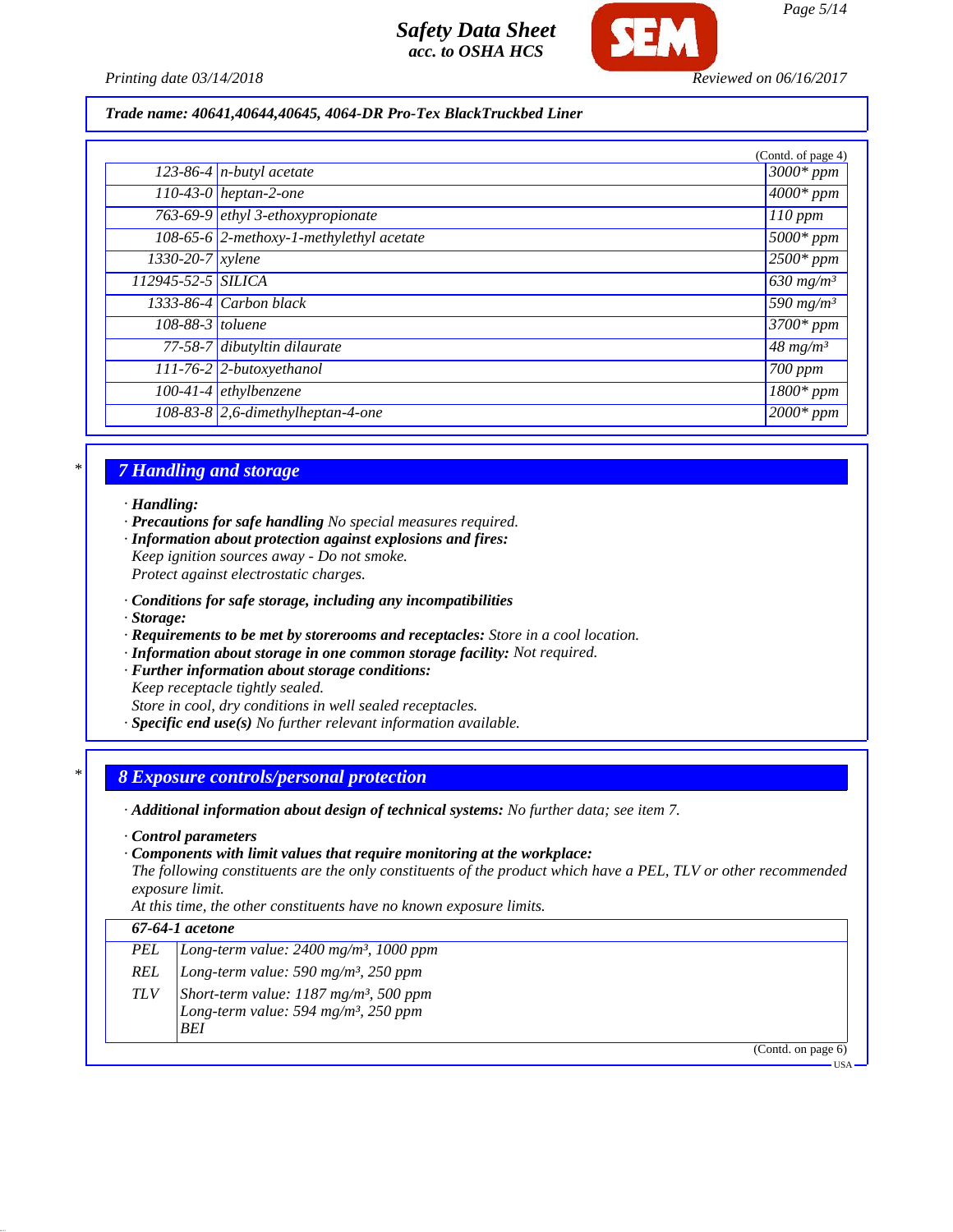

*Page 6/14*

*Printing date 03/14/2018 Reviewed on 06/16/2017*

# *Trade name: 40641,40644,40645, 4064-DR Pro-Tex BlackTruckbed Liner*

|               | 123-86-4 n-butyl acetate                                                                              | (Contd. of page 5) |
|---------------|-------------------------------------------------------------------------------------------------------|--------------------|
| <b>PEL</b>    | Long-term value: 710 mg/m <sup>3</sup> , 150 ppm                                                      |                    |
| <b>REL</b>    | Long-term value: $950$ mg/m <sup>3</sup> , 200 ppm                                                    |                    |
| <b>TLV</b>    | Short-term value: 712 mg/m <sup>3</sup> , 150 ppm                                                     |                    |
|               | Long-term value: $238 \text{ mg/m}^3$ , 50 ppm                                                        |                    |
|               | 110-43-0 heptan-2-one                                                                                 |                    |
| <b>PEL</b>    | Long-term value: $465$ mg/m <sup>3</sup> , 100 ppm                                                    |                    |
| <b>REL</b>    | Long-term value: 465 mg/m <sup>3</sup> , 100 ppm                                                      |                    |
| $TLV$         | Long-term value: $233$ mg/m <sup>3</sup> , 50 ppm                                                     |                    |
|               | 108-65-6 2-methoxy-1-methylethyl acetate                                                              |                    |
|               | WEEL Long-term value: 50 ppm                                                                          |                    |
|               | 1330-20-7 xylene                                                                                      |                    |
| <b>PEL</b>    | Long-term value: 435 mg/m <sup>3</sup> , 100 ppm                                                      |                    |
| <b>REL</b>    | Short-term value: $655$ mg/m <sup>3</sup> , 150 ppm                                                   |                    |
|               | Long-term value: 435 mg/m <sup>3</sup> , 100 ppm                                                      |                    |
| <b>TLV</b>    | Short-term value: $651$ mg/m <sup>3</sup> , 150 ppm                                                   |                    |
|               | Long-term value: $434$ mg/m <sup>3</sup> , 100 ppm                                                    |                    |
|               | BEI                                                                                                   |                    |
|               | 1333-86-4 Carbon black                                                                                |                    |
| <b>PEL</b>    | Long-term value: $3.5 \text{ mg/m}^3$                                                                 |                    |
| <b>REL</b>    | Long-term value: $3.5*$ mg/m <sup>3</sup><br>*0.1 in presence of PAHs; See Pocket Guide Apps.A+C      |                    |
| <b>TLV</b>    | Long-term value: $3*mg/m^3$<br>*inhalable fraction                                                    |                    |
|               | 108-88-3 toluene                                                                                      |                    |
| <b>PEL</b>    | Long-term value: 200 ppm<br>Ceiling limit value: 300; 500* ppm<br>*10-min peak per 8-hr shift         |                    |
| <b>REL</b>    | Short-term value: 560 mg/m <sup>3</sup> , 150 ppm<br>Long-term value: 375 mg/m <sup>3</sup> , 100 ppm |                    |
| <b>TLV</b>    | Long-term value: $75 \text{ mg/m}^3$ , 20 ppm<br>BEI                                                  |                    |
|               | · Ingredients with biological limit values:                                                           |                    |
|               | 67-64-1 acetone                                                                                       |                    |
| $BEI$ 50 mg/L |                                                                                                       |                    |
|               | Medium: urine                                                                                         |                    |
|               | Time: end of shift<br>Parameter: Acetone (nonspecific)                                                |                    |
|               |                                                                                                       |                    |
|               | 1330-20-7 xylene                                                                                      |                    |
|               | BEI 1.5 $g/g$ creatinine<br>Medium: urine                                                             |                    |
|               | Time: end of shift                                                                                    |                    |
|               | Parameter: Methylhippuric acids                                                                       |                    |
|               |                                                                                                       | (Contd. on page 7) |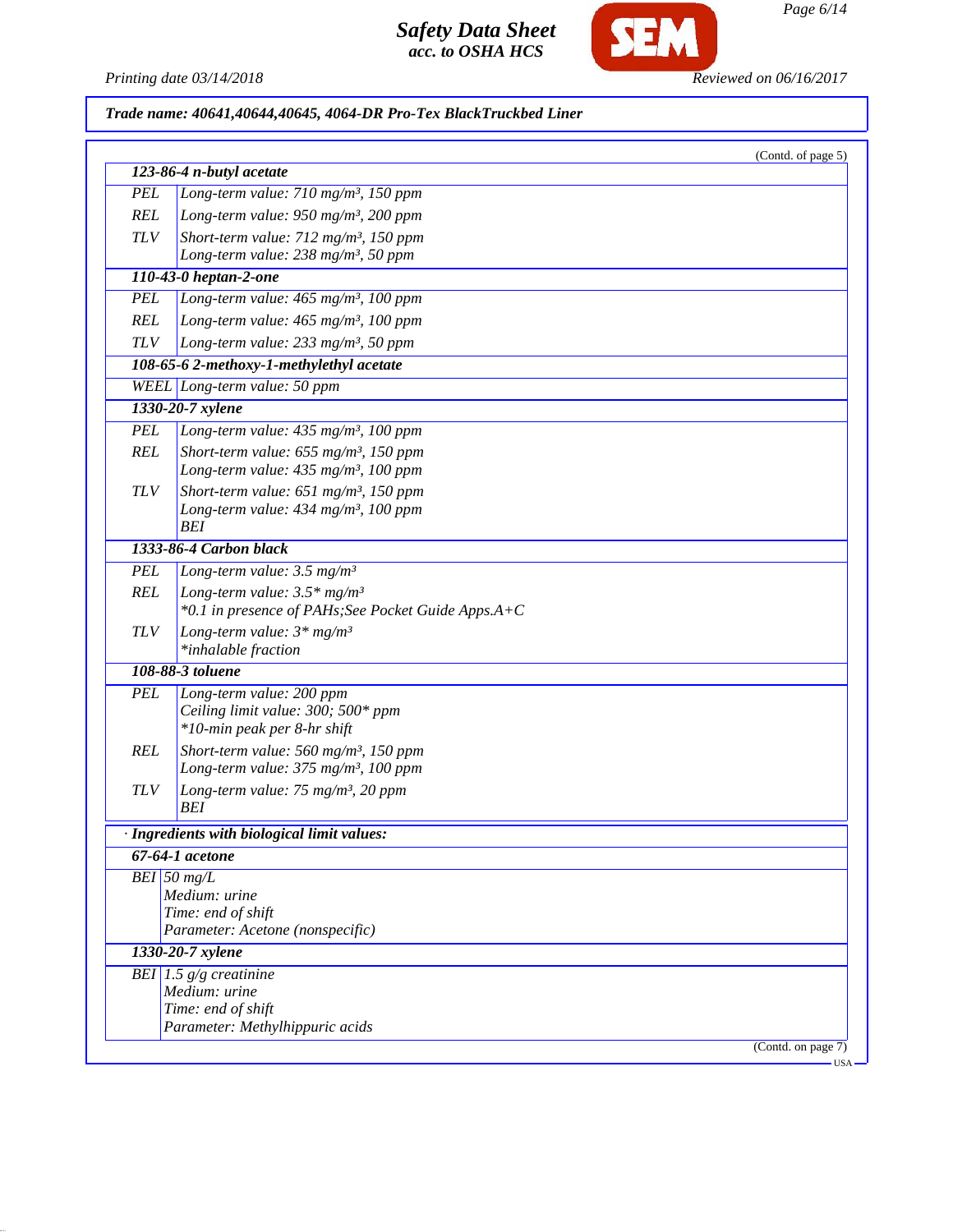*Printing date 03/14/2018 Reviewed on 06/16/2017*

*Safety Data Sheet acc. to OSHA HCS*

#### *Trade name: 40641,40644,40645, 4064-DR Pro-Tex BlackTruckbed Liner*

| (Contd. of page 6)                                                                                                                                                                             |  |
|------------------------------------------------------------------------------------------------------------------------------------------------------------------------------------------------|--|
| 108-88-3 toluene                                                                                                                                                                               |  |
| $\overline{BEI}$ 0.02 mg/L                                                                                                                                                                     |  |
| Medium: blood                                                                                                                                                                                  |  |
| Time: prior to last shift of workweek                                                                                                                                                          |  |
| Parameter: Toluene                                                                                                                                                                             |  |
| $0.03$ mg/L                                                                                                                                                                                    |  |
| Medium: urine                                                                                                                                                                                  |  |
| Time: end of shift                                                                                                                                                                             |  |
| Parameter: Toluene                                                                                                                                                                             |  |
| $0.3$ mg/g creatinine                                                                                                                                                                          |  |
| Medium: urine                                                                                                                                                                                  |  |
| Time: end of shift                                                                                                                                                                             |  |
| Parameter: o-Cresol with hydrolysis (background)                                                                                                                                               |  |
| · Additional information: The lists that were valid during the creation were used as basis.                                                                                                    |  |
| · Exposure controls                                                                                                                                                                            |  |
| · Personal protective equipment:                                                                                                                                                               |  |
| · General protective and hygienic measures:                                                                                                                                                    |  |
| Keep away from foodstuffs, beverages and feed.                                                                                                                                                 |  |
| Immediately remove all soiled and contaminated clothing.                                                                                                                                       |  |
| Wash hands before breaks and at the end of work.                                                                                                                                               |  |
| Avoid contact with the eyes and skin.                                                                                                                                                          |  |
| · Breathing equipment:                                                                                                                                                                         |  |
| In case of brief exposure or low pollution use respiratory filter device. In case of intensive or longer exposure use<br>respiratory protective device that is independent of circulating air. |  |
| · Protection of hands:                                                                                                                                                                         |  |
| Due to missing tests no recommendation to the glove material can be given for the product/ the preparation/ the<br>chemical mixture.                                                           |  |

*Selection of the glove material on consideration of the penetration times, rates of diffusion and the degradation*



*Protective gloves*

*The glove material has to be impermeable and resistant to the product/ the substance/ the preparation. · Material of gloves*

*The selection of the suitable gloves does not only depend on the material, but also on further marks of quality and varies from manufacturer to manufacturer. As the product is a preparation of several substances, the resistance of the glove material can not be calculated in advance and has therefore to be checked prior to the application.*

*· Penetration time of glove material*

*The exact break trough time has to be found out by the manufacturer of the protective gloves and has to be observed.*

#### *· Eye protection:*



*Tightly sealed goggles*

(Contd. on page 8)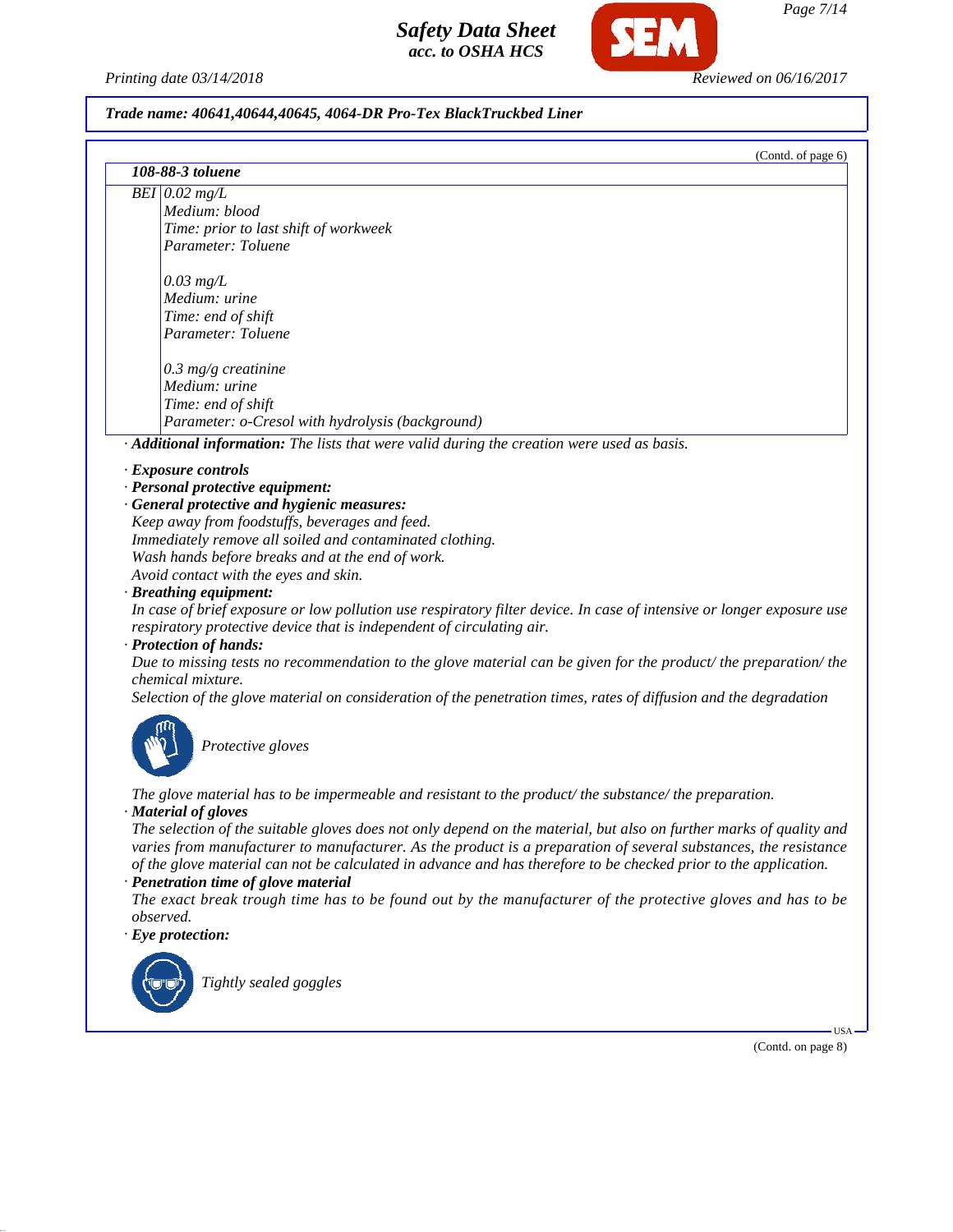

### *Printing date 03/14/2018 Reviewed on 06/16/2017*

## *Trade name: 40641,40644,40645, 4064-DR Pro-Tex BlackTruckbed Liner*

(Contd. of page 7)

| · Information on basic physical and chemical properties    |                                                          |
|------------------------------------------------------------|----------------------------------------------------------|
| <b>General Information</b>                                 |                                                          |
| $\cdot$ Appearance:                                        |                                                          |
| Form:                                                      | Liquid                                                   |
| Color:<br>$\cdot$ Odor:                                    | According to product specification<br>Characteristic     |
| · Odor threshold:                                          | Not determined.                                          |
| $\cdot$ pH-value:                                          | Not determined.                                          |
| Change in condition                                        |                                                          |
| <b>Melting point/Melting range:</b>                        | Undetermined.                                            |
| <b>Boiling point/Boiling range:</b>                        | 110 °C                                                   |
| · Flash point:                                             | $-18 °C$                                                 |
| · Flammability (solid, gaseous):                           | Not applicable.                                          |
| · Ignition temperature:                                    | 370 °C                                                   |
| · Decomposition temperature:                               | Not determined.                                          |
| · Auto igniting:                                           | Product is not selfigniting.                             |
| · Danger of explosion:                                     | In use, may form flammable/explosive vapour-air mixture. |
| · Explosion limits:                                        |                                                          |
| Lower:                                                     | Not determined.                                          |
| <b>Upper:</b>                                              | Not determined.                                          |
| · Vapor pressure:                                          | Not determined.                                          |
| $\cdot$ Density at 20 $\cdot$ C:                           | $1.21689$ g/cm <sup>3</sup>                              |
| · Relative density                                         | Not determined.                                          |
| · Vapor density                                            | Not determined.                                          |
| · Evaporation rate                                         | Not determined.                                          |
| · Solubility in / Miscibility with                         |                                                          |
| Water:                                                     | Not miscible or difficult to mix.                        |
| · Partition coefficient (n-octanol/water): Not determined. |                                                          |
| · Viscosity:                                               |                                                          |
| Dynamic:                                                   | Not determined.                                          |
| Kinematic:                                                 | Not determined.                                          |
| · Solvent content:                                         |                                                          |
| Organic solvents:                                          | 26.1%                                                    |
| <b>VOC</b> content:                                        | 18.30 %                                                  |
|                                                            | 253.0 g/l / 2.11 lb/gl                                   |
| Solids content:                                            | 73.8%                                                    |
| $·$ Other information                                      | No further relevant information available.               |

# *\* 10 Stability and reactivity*

*· Reactivity No further relevant information available.*

(Contd. on page 9)  $-<sub>USA</sub>$ 

*Page 8/14*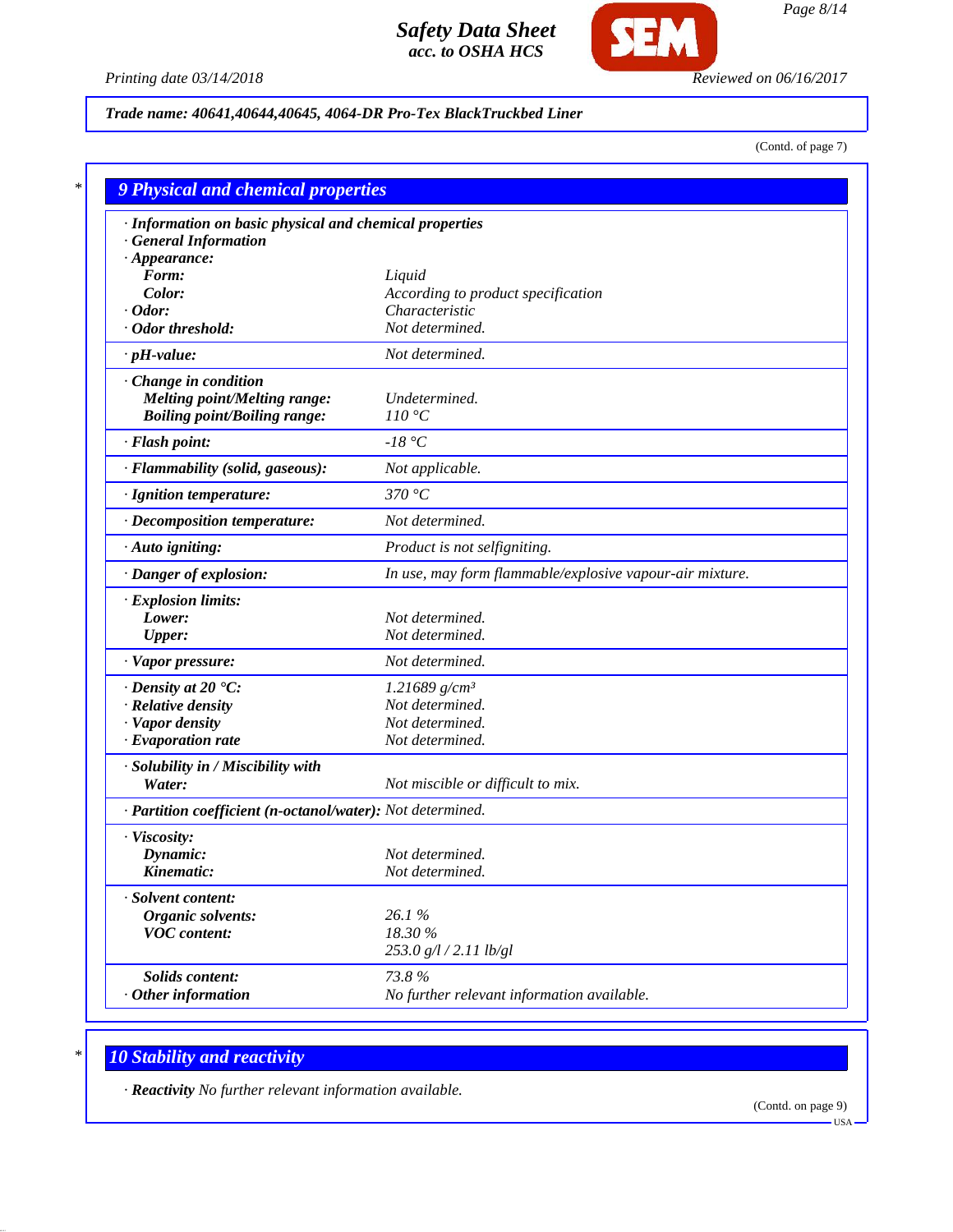*Printing date 03/14/2018 Reviewed on 06/16/2017*

*Trade name: 40641,40644,40645, 4064-DR Pro-Tex BlackTruckbed Liner*

*· Chemical stability*

- *· Thermal decomposition / conditions to be avoided: No decomposition if used according to specifications.*
- *· Possibility of hazardous reactions No dangerous reactions known.*
- *· Conditions to avoid No further relevant information available.*
- *· Incompatible materials: No further relevant information available.*
- *· Hazardous decomposition products: No dangerous decomposition products known.*

## *\* 11 Toxicological information*

- *· Information on toxicological effects*
- *· Acute toxicity:*
- *· Primary irritant effect:*
- *· on the skin: Irritant to skin and mucous membranes.*
- *· on the eye: Irritating effect.*
- *· Sensitization: No sensitizing effects known.*
- *· Additional toxicological information:*

*The product shows the following dangers according to internally approved calculation methods for preparations: Irritant*

*· Carcinogenic categories*

*· IARC (International Agency for Research on Cancer)*

*14807-96-6 Talc 3 1330-20-7 xylene 3 1333-86-4 Carbon black 2B 108-88-3 toluene 3 111-76-2 2-butoxyethanol 3* 

*100-41-4 ethylbenzene 2B*

*· NTP (National Toxicology Program)*

*None of the ingredients is listed.*

*· OSHA-Ca (Occupational Safety & Health Administration)*

*None of the ingredients is listed.*

## *\* 12 Ecological information*

- *· Toxicity*
- *· Aquatic toxicity: No further relevant information available.*
- *· Persistence and degradability No further relevant information available.*
- *· Behavior in environmental systems:*
- *· Bioaccumulative potential No further relevant information available.*
- *· Mobility in soil No further relevant information available.*
- *· Additional ecological information:*

*· General notes:*

*Water hazard class 1 (Self-assessment): slightly hazardous for water*

*Do not allow undiluted product or large quantities of it to reach ground water, water course or sewage system. · Results of PBT and vPvB assessment*

- *· PBT: Not applicable.*
- *· vPvB: Not applicable.*

(Contd. on page 10)



(Contd. of page 8)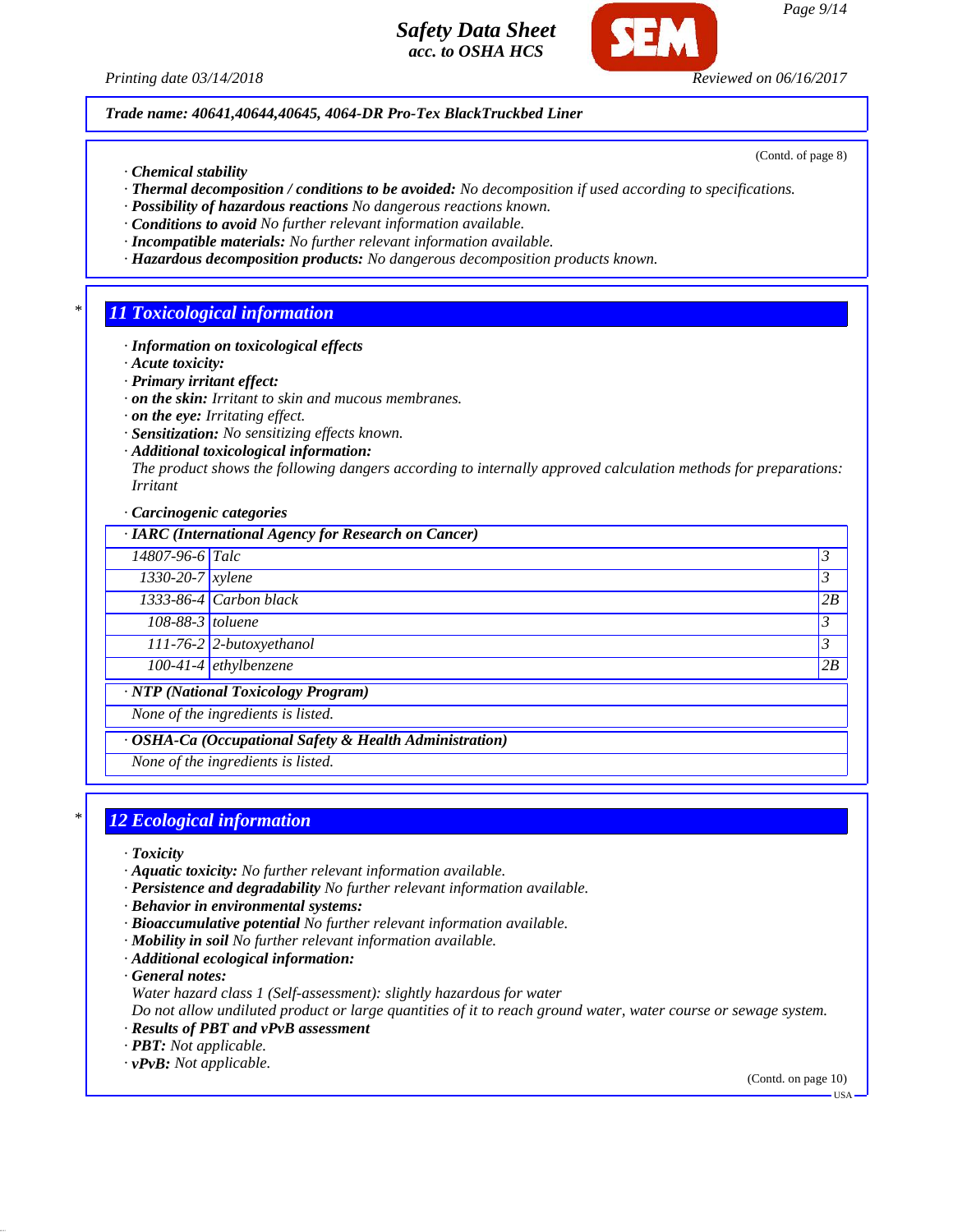*Printing date 03/14/2018 Reviewed on 06/16/2017*

SFI

*Trade name: 40641,40644,40645, 4064-DR Pro-Tex BlackTruckbed Liner*

*· Other adverse effects No further relevant information available.*

## *13 Disposal considerations*

*· Waste treatment methods*

*· Recommendation:*

*Must not be disposed of together with household garbage. Do not allow product to reach sewage system.*

*· Uncleaned packagings:*

*· Recommendation: Disposal must be made according to official regulations.*

| $\cdot$ UN-Number<br>· DOT, ADR, IMDG, IATA  | <b>UN1263</b>                      |  |
|----------------------------------------------|------------------------------------|--|
| · UN proper shipping name                    |                                    |  |
| $\cdot$ DOT                                  | Paint                              |  |
| $\cdot$ ADR                                  | 1263 Paint, special provision 640D |  |
| · IMDG, IATA                                 | <b>PAINT</b>                       |  |
| · Transport hazard class(es)                 |                                    |  |
| $\cdot$ DOT                                  |                                    |  |
|                                              |                                    |  |
|                                              |                                    |  |
|                                              |                                    |  |
| · Class                                      | 3 Flammable liquids                |  |
| $-Label$                                     | $\mathfrak{Z}$                     |  |
|                                              |                                    |  |
| · Class                                      | 3 Flammable liquids                |  |
| $-Label$                                     | $\mathcal{E}$                      |  |
| · Packing group                              |                                    |  |
| · DOT, ADR, IMDG, IATA                       | II                                 |  |
| · Environmental hazards:                     |                                    |  |
| · Marine pollutant:                          | N <sub>O</sub>                     |  |
| · Special precautions for user               | Warning: Flammable liquids         |  |
| · EMS Number:                                | $F-E,S-E$                          |  |
| · Stowage Category                           | $\boldsymbol{B}$                   |  |
|                                              |                                    |  |
| · Transport in bulk according to Annex II of |                                    |  |

*Page 10/14*

(Contd. of page 9)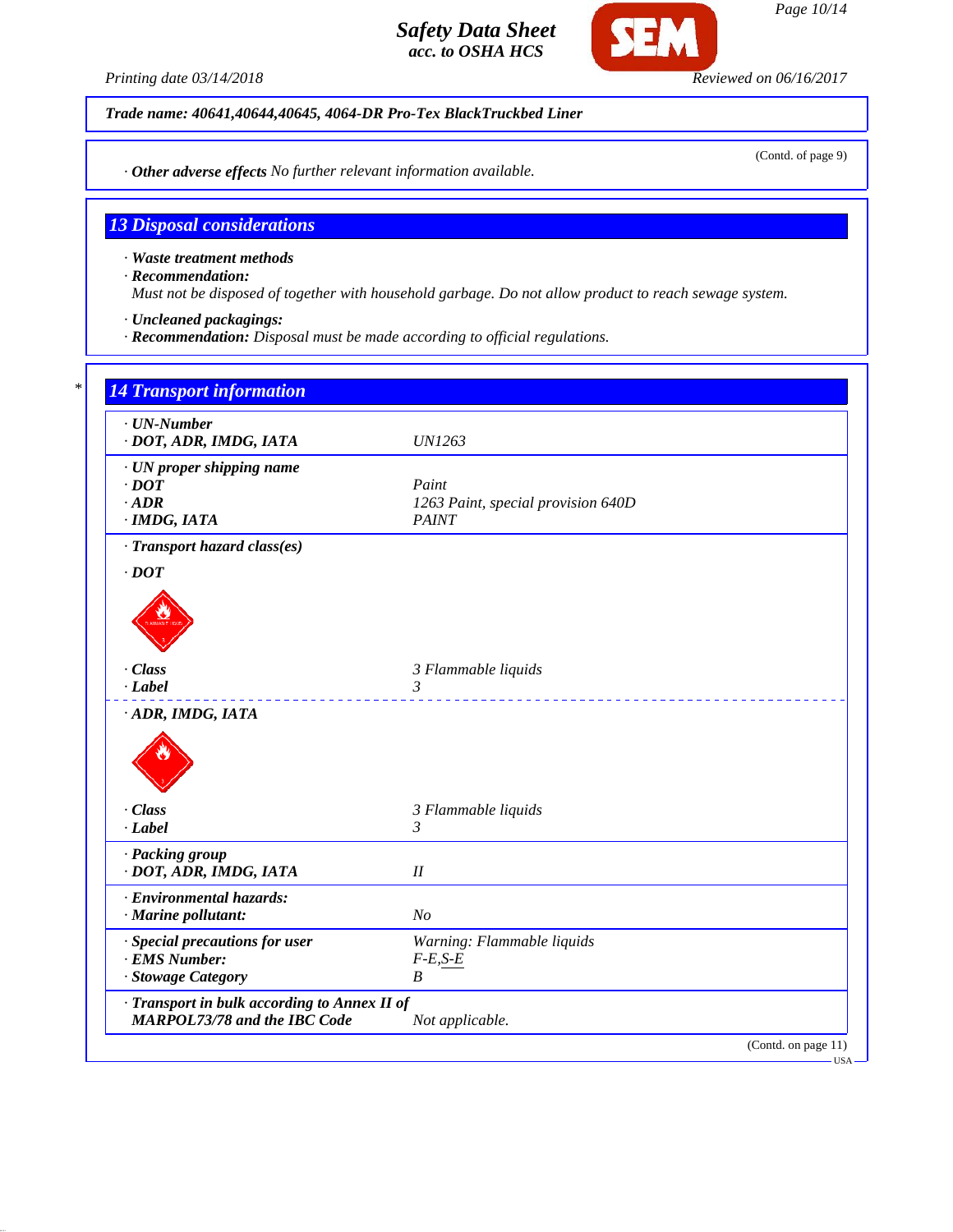

*Page 11/14*

*Printing date 03/14/2018 Reviewed on 06/16/2017*

*Trade name: 40641,40644,40645, 4064-DR Pro-Tex BlackTruckbed Liner*

|                                     | (Contd. of page 10)                              |
|-------------------------------------|--------------------------------------------------|
| · Transport/Additional information: |                                                  |
| $\cdot$ DOT                         |                                                  |
| $\cdot$ Quantity limitations        | On passenger aircraft/rail: $5 L$                |
|                                     | On cargo aircraft only: 60 L                     |
| $\cdot$ ADR                         |                                                  |
| $\cdot$ Excepted quantities (EQ)    | Code: E2                                         |
|                                     | Maximum net quantity per inner packaging: 30 ml  |
|                                     | Maximum net quantity per outer packaging: 500 ml |
| $\cdot$ IMDG                        |                                                  |
| $\cdot$ Limited quantities (LQ)     | 5L                                               |
| $\cdot$ Excepted quantities (EQ)    | Code: E2                                         |
|                                     | Maximum net quantity per inner packaging: 30 ml  |
|                                     | Maximum net quantity per outer packaging: 500 ml |
| · UN "Model Regulation":            | UN 1263 PAINT, SPECIAL PROVISION 640D, 3, II     |

## *\* 15 Regulatory information*

*· Safety, health and environmental regulations/legislation specific for the substance or mixture · Sara*

| · Section 355 (extremely hazardous substances): |                                                 |  |  |
|-------------------------------------------------|-------------------------------------------------|--|--|
|                                                 | None of the ingredient is listed.               |  |  |
|                                                 | Section 313 (Specific toxic chemical listings): |  |  |
| 14807-96-6 Talc                                 |                                                 |  |  |
|                                                 | Acrylic Resin                                   |  |  |
| $1330 - 20 - 7$ xylene                          |                                                 |  |  |
| 108-88-3 toluene                                |                                                 |  |  |
|                                                 | 111-76-2 2-butoxyethanol                        |  |  |
|                                                 | $\overline{100-41-4}$ ethylbenzene              |  |  |
|                                                 | · TSCA (Toxic Substances Control Act):          |  |  |
| 14807-96-6 Talc                                 |                                                 |  |  |
|                                                 | $67-64-1$ acetone                               |  |  |
|                                                 | $\sqrt{123-86-4}$ n-butyl acetate               |  |  |
|                                                 | 110-43-0 heptan-2-one                           |  |  |
|                                                 | 763-69-9 ethyl 3-ethoxypropionate               |  |  |
|                                                 | 108-65-6 2-methoxy-1-methylethyl acetate        |  |  |
| $\overline{1330}$ -20-7   xylene                |                                                 |  |  |
|                                                 | 1333-86-4 Carbon black                          |  |  |
| $108-88-3$ toluene                              |                                                 |  |  |
|                                                 | 9038-95-3 OXIRANE, ME, POLYMER                  |  |  |
|                                                 | 77-58-7 dibutyltin dilaurate                    |  |  |
|                                                 | $111-76-2$ 2-butoxyethanol                      |  |  |
|                                                 | $100-41-4$ ethylbenzene                         |  |  |
|                                                 | (Contd. on page 12)                             |  |  |
|                                                 | - USA                                           |  |  |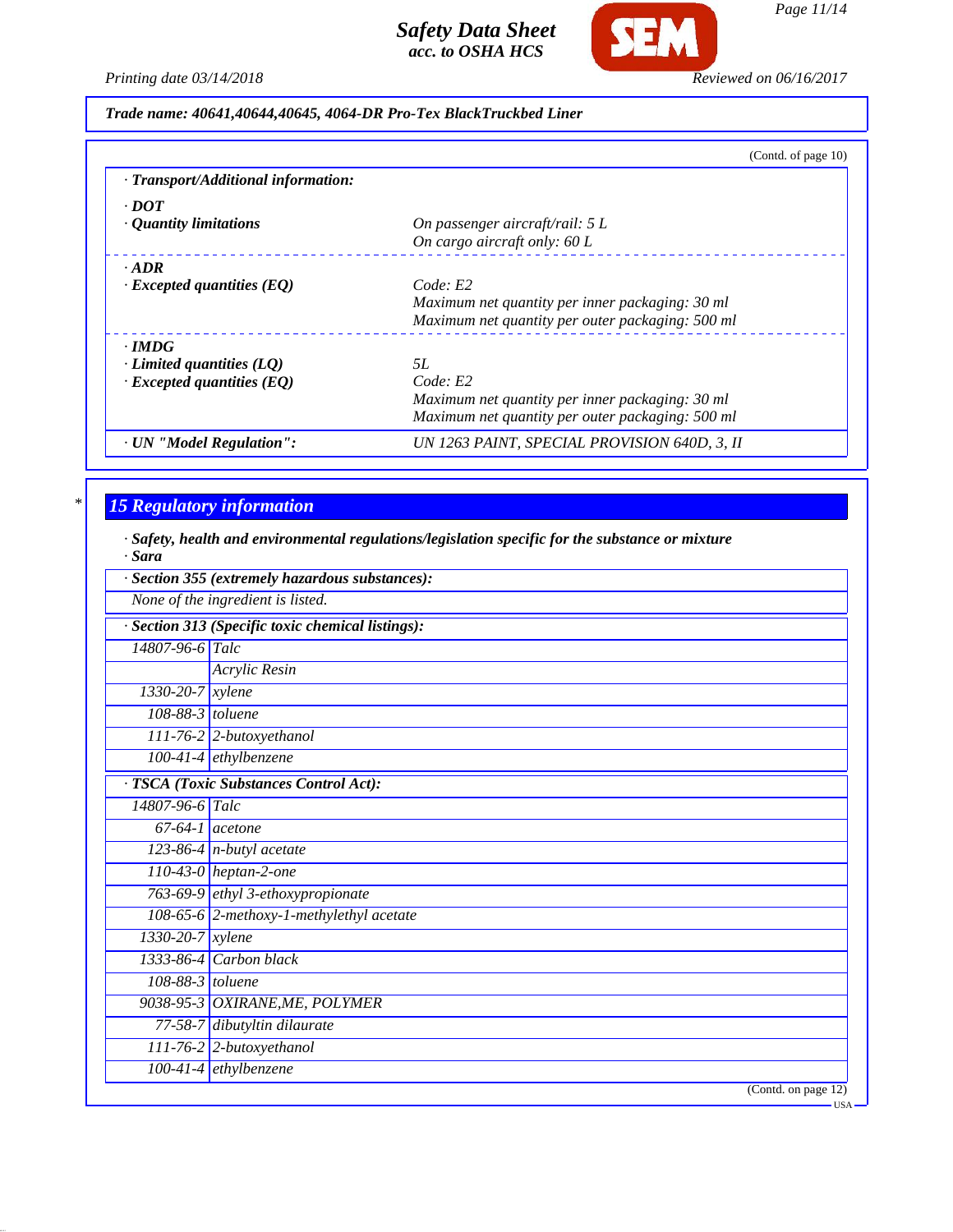

*Page 12/14*

*Printing date 03/14/2018 Reviewed on 06/16/2017*

*Trade name: 40641,40644,40645, 4064-DR Pro-Tex BlackTruckbed Liner*

|                                                                    | (Contd. of page 11) |
|--------------------------------------------------------------------|---------------------|
| 19549-80-5 4,6-dimethylheptan-2-one                                |                     |
| 108-83-8 2,6-dimethylheptan-4-one                                  |                     |
| · TSCA new (21st Century Act) (Substances not listed)              |                     |
| <b>POLYESTER RESIN</b>                                             |                     |
| 112945-52-5 SILICA                                                 |                     |
| · Proposition 65                                                   |                     |
| Chemicals known to cause cancer:                                   |                     |
| 1330-20-7 xylene                                                   |                     |
| 1333-86-4 Carbon black                                             |                     |
| $100-41-4$ ethylbenzene                                            |                     |
| · Chemicals known to cause reproductive toxicity for females:      |                     |
| None of the ingredients is listed.                                 |                     |
| · Chemicals known to cause reproductive toxicity for males:        |                     |
| None of the ingredients is listed.                                 |                     |
| · Chemicals known to cause developmental toxicity:                 |                     |
| 108-88-3 toluene                                                   |                     |
| · Cancerogenity categories                                         |                     |
| · EPA (Environmental Protection Agency)                            |                     |
| $67-64-1$ acetone                                                  | Ι                   |
| $1330-20-7$ xylene                                                 | I                   |
| 108-88-3 toluene                                                   | H                   |
| 111-76-2 2-butoxyethanol                                           | NL                  |
| 100-41-4 ethylbenzene                                              | D                   |
| · TLV (Threshold Limit Value established by ACGIH)                 |                     |
| 14807-96-6 Talc                                                    | A4                  |
| $67-64-1$ acetone                                                  | A4                  |
| $1330-20-7$ xylene                                                 | A4                  |
| 1333-86-4 Carbon black                                             | A4                  |
| 108-88-3 toluene                                                   | A4                  |
| 77-58-7 dibutyltin dilaurate                                       | A4                  |
| 111-76-2 2-butoxyethanol                                           | A3                  |
| 100-41-4 ethylbenzene                                              | A3                  |
| · NIOSH-Ca (National Institute for Occupational Safety and Health) |                     |

*1333-86-4 Carbon black*

*· GHS label elements The product is classified and labeled according to the Globally Harmonized System (GHS). · Hazard pictograms*



*· Signal word Danger*

(Contd. on page 13)

USA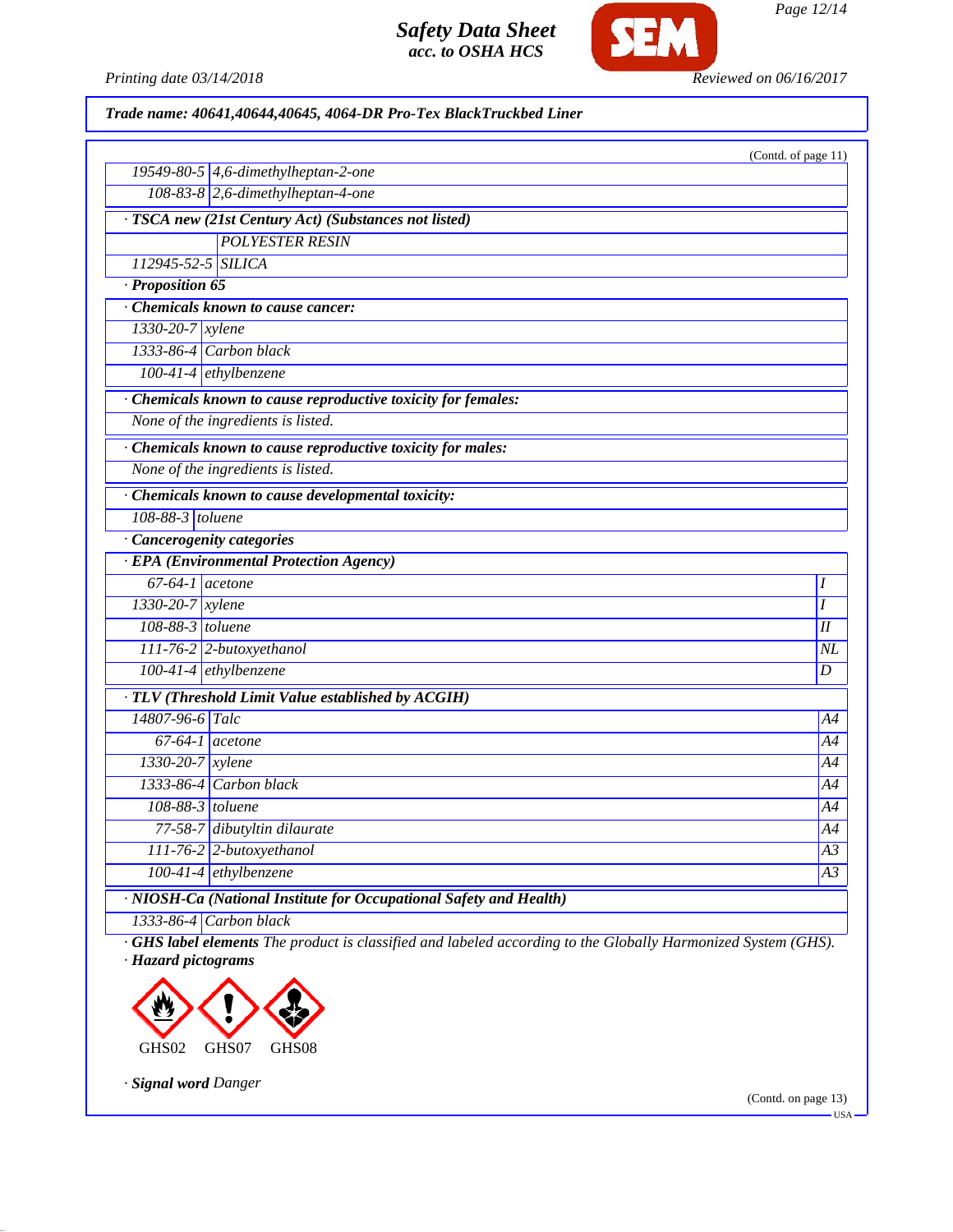*Printing date 03/14/2018 Reviewed on 06/16/2017*

*Trade name: 40641,40644,40645, 4064-DR Pro-Tex BlackTruckbed Liner*

|                              | (Contd. of page 12)                                                                                                                                |
|------------------------------|----------------------------------------------------------------------------------------------------------------------------------------------------|
|                              | · Hazard-determining components of labeling:                                                                                                       |
| Talc                         |                                                                                                                                                    |
| <b>POLYESTER RESIN</b>       |                                                                                                                                                    |
| <b>SILICA</b>                |                                                                                                                                                    |
| · Hazard statements          |                                                                                                                                                    |
|                              | H225 Highly flammable liquid and vapor.                                                                                                            |
| H315 Causes skin irritation. |                                                                                                                                                    |
|                              | H319 Causes serious eye irritation.                                                                                                                |
|                              | H361 Suspected of damaging fertility or the unborn child.                                                                                          |
|                              | H335 May cause respiratory irritation.                                                                                                             |
| · Precautionary statements   |                                                                                                                                                    |
| P <sub>201</sub>             | Obtain special instructions before use.                                                                                                            |
| P <sub>202</sub>             | Do not handle until all safety precautions have been read and understood.                                                                          |
| P210                         | Keep away from heat/sparks/open flames/hot surfaces. - No smoking.                                                                                 |
| P <sub>240</sub>             | Ground/bond container and receiving equipment.                                                                                                     |
| P241                         | Use explosion-proof electrical/ventilating/lighting/equipment.                                                                                     |
| P <sub>242</sub>             | Use only non-sparking tools.                                                                                                                       |
| P <sub>243</sub>             | Take precautionary measures against static discharge.                                                                                              |
| P261                         | Avoid breathing dust/fume/gas/mist/vapors/spray                                                                                                    |
| P264                         | Wash thoroughly after handling.                                                                                                                    |
| P271                         | Use only outdoors or in a well-ventilated area.                                                                                                    |
| P <sub>280</sub>             | Wear protective gloves/protective clothing/eye protection/face protection.                                                                         |
|                              | P303+P361+P353 If on skin (or hair): Take off immediately all contaminated clothing. Rinse skin with water/<br>shower.                             |
| $P304 + P340$                | IF INHALED: Remove person to fresh air and keep comfortable for breathing.                                                                         |
|                              | P305+P351+P338 If in eyes: Rinse cautiously with water for several minutes. Remove contact lenses, if present<br>and easy to do. Continue rinsing. |
| $P308 + P313$                | IF exposed or concerned: Get medical advice/attention.                                                                                             |
| P312                         | Call a poison center/doctor if you feel unwell.                                                                                                    |
| P321                         | Specific treatment (see on this label).                                                                                                            |
| $P362 + P364$                | Take off contaminated clothing and wash it before reuse.                                                                                           |
| $P332 + P313$                | If skin irritation occurs: Get medical advice/attention.                                                                                           |
| $P337 + P313$                | If eye irritation persists: Get medical advice/attention.                                                                                          |
| $P370 + P378$                | In case of fire: Use for extinction: CO2, powder or water spray.                                                                                   |
| $P403 + P233$                | Store in a well-ventilated place. Keep container tightly closed.                                                                                   |
| $P403 + P235$                | Store in a well-ventilated place. Keep cool.                                                                                                       |
| P <sub>405</sub>             | Store locked up.                                                                                                                                   |
| <i>P501</i>                  | Dispose of contents/container in accordance with local/regional/national/international<br>regulations.                                             |
|                              | <b>All Address Address</b>                                                                                                                         |

*· Chemical safety assessment: A Chemical Safety Assessment has not been carried out.*

# *16 Other information*

*This information is based on our present knowledge. However, this shall not constitute a guarantee for any specific product features and shall not establish a legally valid contractual relationship.*

*· Department issuing SDS: Environment protection department.*

- *· Contact: Rita Joiner (rjoiner@semproducts.com)*
- *· Date of preparation / last revision 03/14/2018 / 7*
- *· Abbreviations and acronyms:*

*RID: Règlement international concernant le transport des marchandises dangereuses par chemin de fer (Regulations Concerning the International Transport of Dangerous Goods by Rail)*

(Contd. on page 14)